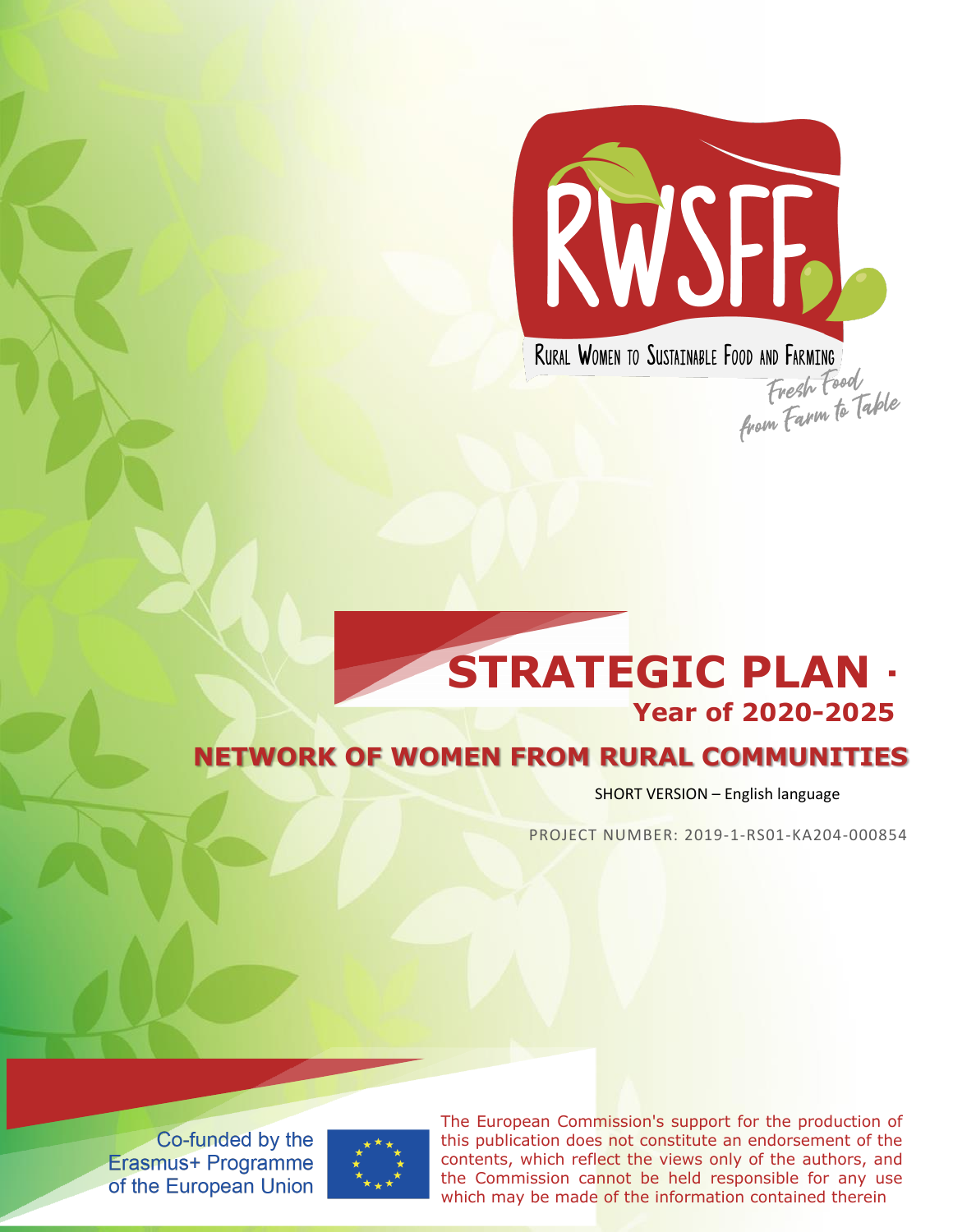# **Contents**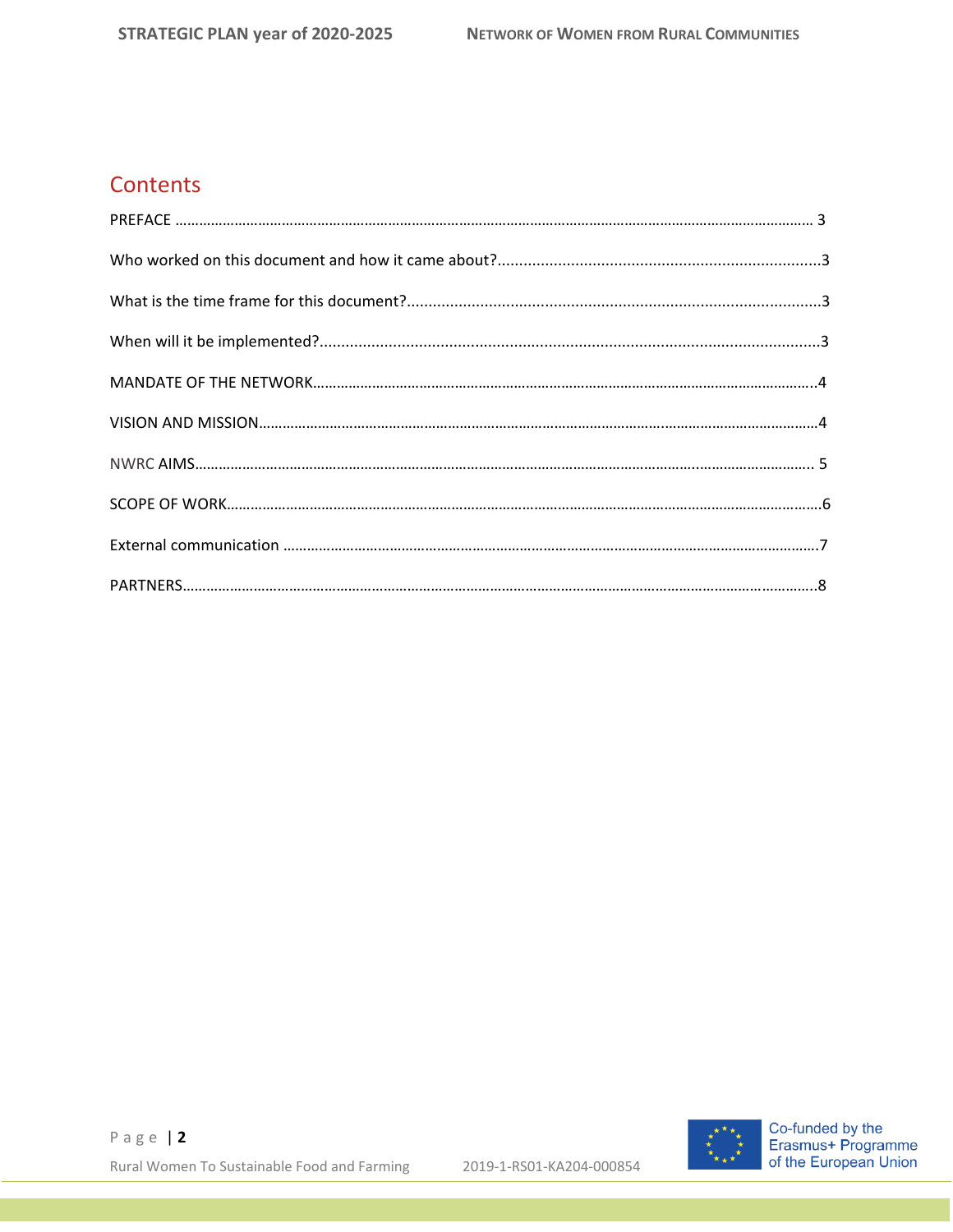#### **Preface**

The Strategic Plan for the Network of Women from Rural Communities (NWRC) builds on existing work within the project RWSFF - Rural Women to Sustainable Food and Farming - Fresh Food from Farm to Table co-funded by Erasmus+ Programme of the European Union - for the action KA2 Strategic Partnerships in the field of Adult education (Ref.no. 2019-1-RSO1-KA204-000854) and articulates a path for the next two years for achieving the NWRC's vision and mission.

#### $\Rightarrow$  Who worked on this document and how it came about?

Partners in the RWSFF project and founders of NWRC are four NGOs: EDUFONS – Center for Lifelong Education from Serbia, Gramigna Associazione di Volontariato from Italy, Institute of Entrepreneurship Development (iED) from Greece and Udruga ISTARSKO - Ekomuzej iz Vodnjana from Croatia.

The representatives and members of these four NGOs participated in the process of the Strategic plan creation and contributed to its successful finalization through their diligent work.

The document development process took two months, under the leadership of the Udruga ISTARSKO – Ekomuzej iz Vodnjana, which coordinated and monitored.

The original draft of the Strategic plan resulted from a workshop during the transnational meeting of four representatives from NGOs included in RWSFF project in Italy in half of December 2019. After that, the original draft was improved through the teamwork of these organizations - sharing an online document to work together on it, including brainstorming, discussions and substantive comments.

#### $\Rightarrow$  What is the time frame for this document?

For the Strategic Plan, the time frame is a set period of 5 years from 2020. to 2025. The Strategic Plan will be updated in the next three years.

#### $\Rightarrow$  When will it be implemented?

Its implementation will start on the 1<sup>st</sup> of January, 2020 and it will end on the **31st of December, 2025**

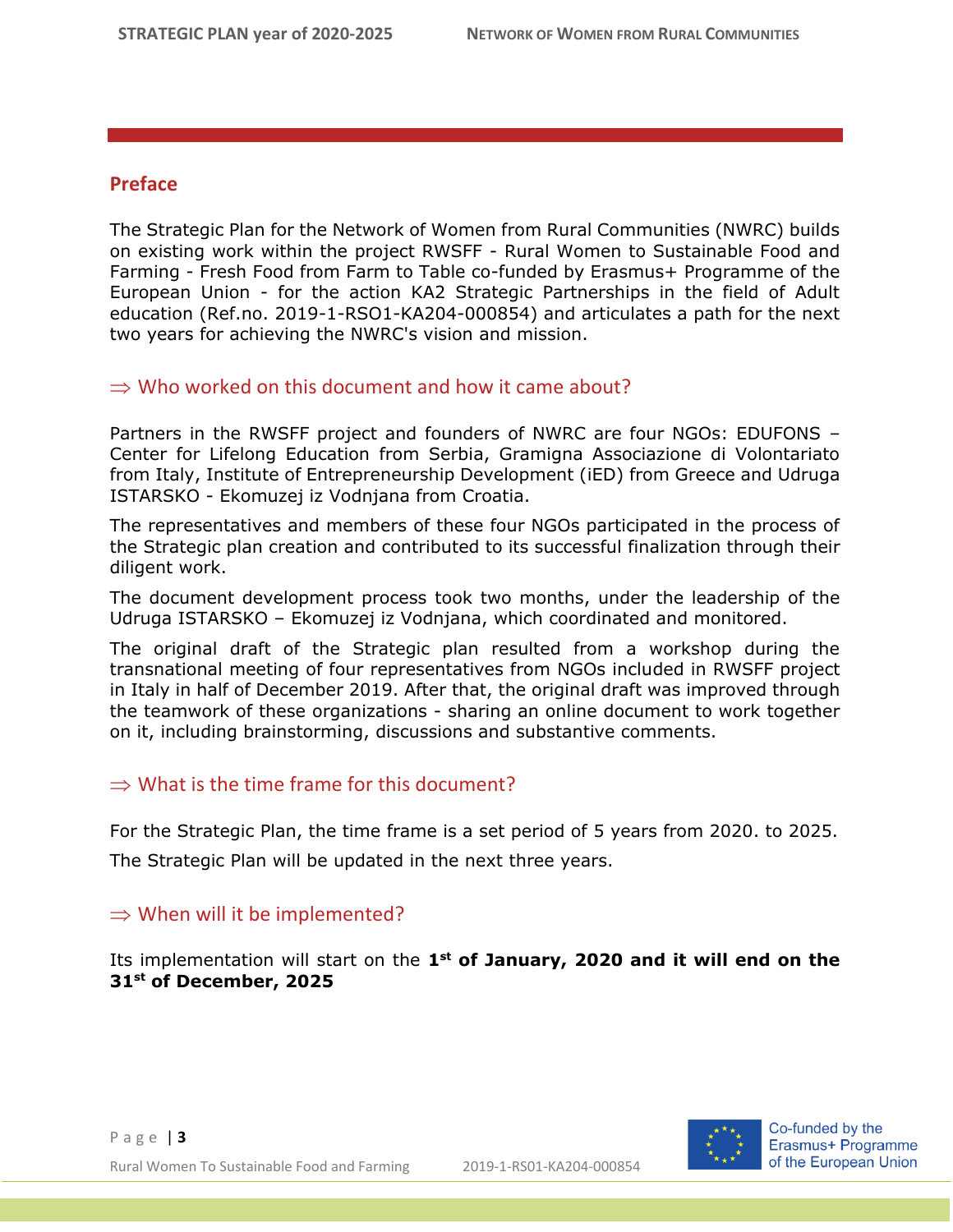## MANDATE OF THE NETWORK

The Network of Women from Rural Communities (NWRC) founded to:

- support joint work of women agro-producers from different areas to learn and help each other

- provide connections and exchange ideas, initiatives, actions of regional or European agriculture, social innovations and cooperation under the aspect of agriculture and food system

- provide cross-national know-how about farm-related development, production and commercialization in different areas

**THE PURPOSE** of the NWRC is to harness the capacities and capabilities of all members/partners to support empowering rural women involved in agriculture or the agriculture supply chain and to serve as a strategic forum for collegial collaboration, coordination, and integration.

Taking about modern trends, the NWRC is ready to share their rich experience to contribute to empowering rural women and enhancing rural development.

### VISION AND MISSION

#### VISION:

#### **Together we can empower rural women through lifelong learning and connecting.**

#### MISSION:

**Our dedication is to empowering, connecting and supporting rural women through education, collaboration, opportunities and initiatives based on the needs of economic independence, dignified work and fulfilled lives, and focused on facilitating them to make positive, sustainable change and progress in their lives and communities.**



Co-funded by the Erasmus+ Programme of the European Union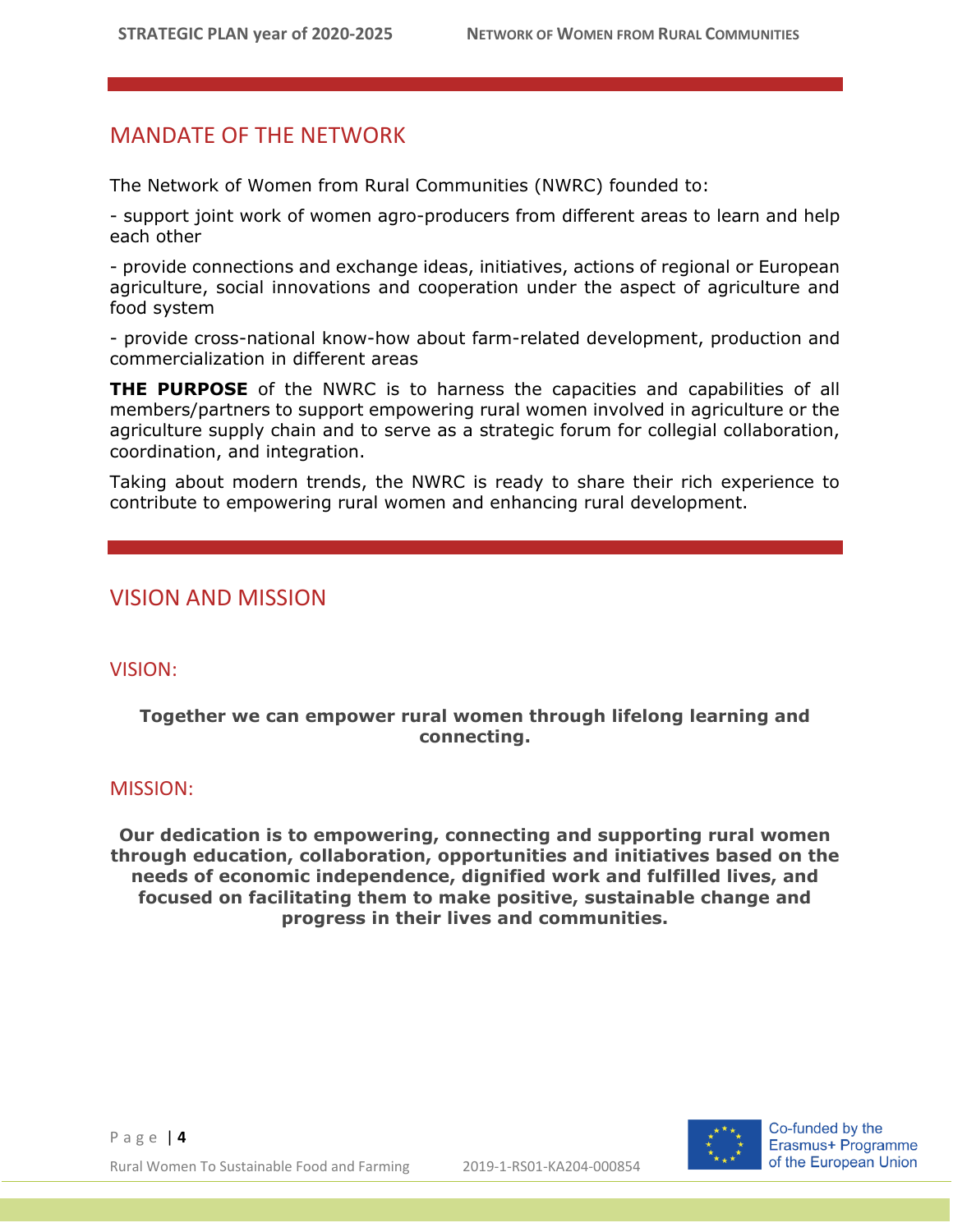## NWRC AIMS

#### **↓**

**To implement and support competency-based and workbased learning**

**- to launch an exchange of knowledge and initiatives for empowering rural women involved in agriculture or the agriculture supply chain**

**↓**

**To enhance the quality and effectiveness of learning mobility experiences (physical and virtual mobility)**

**- to support the process of networking and develop access to exchanges and mobility connecting women with women (women-towomen approach)**

**- to create conditions for exchanging lecturers and organising interstate sessions of lectures for women in rural areas**

**- to develop models for international visits with the goal of learning and acquiring/improving skills and competencies for food production and agricultural entrepreneurship**



Co-funded by the Erasmus+ Programme of the European Union

P a g e | **5** Rural Women To Sustainable Food and Farming 2019-1-RS01-KA204-000854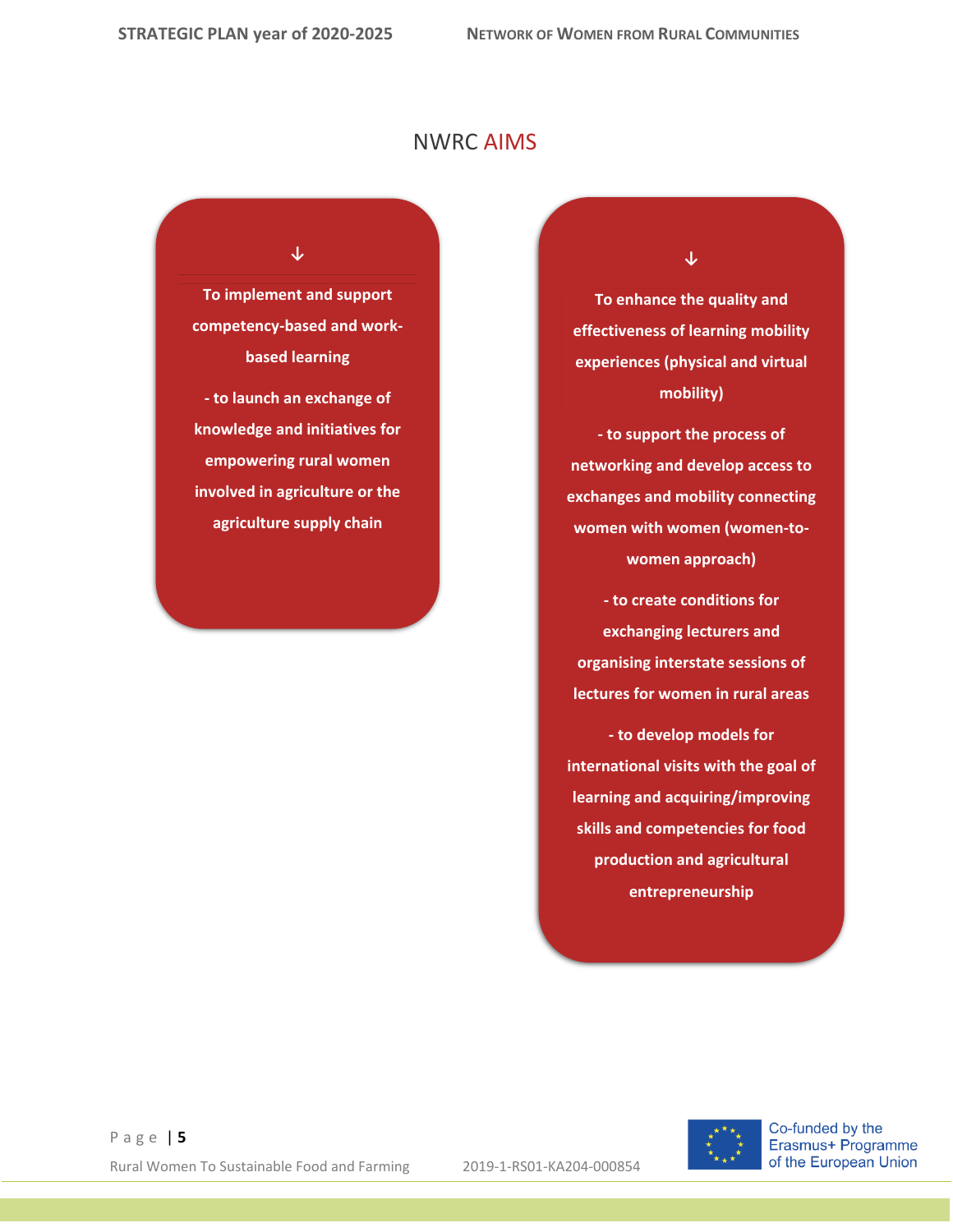## SCOPE OF WORK

Network is fostering employability, socio-educational and personal development, as well as participation in civic and social life through improving language skills, entrepreneurial mindset, critical thinking and creativity, as well as forward-looking skills in domains that are strategic for smart economic and social progress.

**1. NWRC** promotes Fresh Food Access and rural women's education empowering them to participate fully as an actor for a change:

- increasing rural women knowledge about new trends "Fresh Food Economy" and agricultural entrepreneurship

- exchanging knowledge and launching initiatives to empower rural women who are involved in agriculture or the agriculture supply chain

- providing rural women with empowerment by encouraging new trends of "Fresh Food Economy" and agricultural entrepreneurship, as well as additional farm-related segments of the rural economy, contributing to generating income and employment, taking into account the adaptability of methods and technologies to meet local conditions in each member/partner's country

- developing alternative approaches for sustainable development, through rural women empowerment and their social inclusion

- supporting and encourages rural women with fewer opportunities to engage and actively participate

- supporting sustained engagement, transition, and progression of rural women who are involved in agriculture or the agriculture supply chain or who want to engage in this field and need support and assistance

**2. NWRC** increases networking among rural women, especially highlighting the process of networking and developing access to exchanges and mobility by connecting woman with a woman (women-to-women approach):

- develops cooperation and connectivity of rural women from European countries who are facing similar difficulties and engaging in joint work that contributes to the development of the community

- establishes a mechanism of direct contact between rural women included in the network to organize learning and transfer of good practice by virtual and physical mobility

- provides mechanisms for transnational mobility of rural women, contributing to greater connectivity and circulation of knowledge

In this way, the NWRC provides rural women jointly organizing their virtual or physical meets to exchange experience and know-how or arrange study visits. Through such cooperation, with minimal costs, models will be developed to arrange international visits with the goal of learning and acquiring/improving skills and competencies for food production and agricultural entrepreneurship. The collaborative economy is a societal trend, who can play a significant role here: women will transfer each other

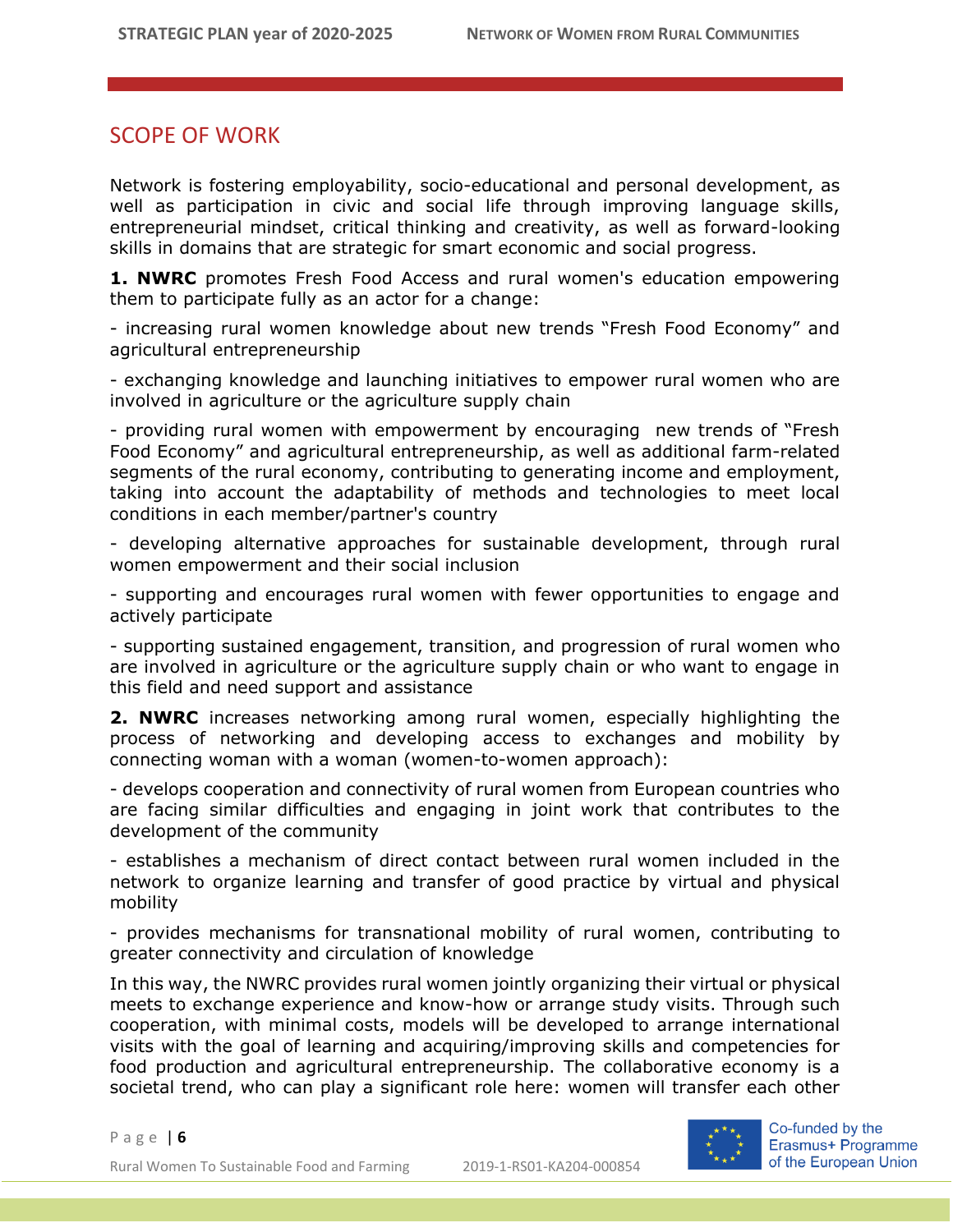their experience in agricultural production, which can generate new ideas and initiatives.

**3. NWRC** as the transnational network facilitates partnerships, including capacity development and training initiatives:

- creating new and increased inter-regional and cross-border cooperation in the fields of adult education and rural development

- providing mechanisms and creating conditions for transnational mobility of adult educators, contributing to greater connectivity and knowledge circulation, exchanging lecturers and organizing interstate sessions of lectures for women in rural areas

- building new cross-sector partnerships

- facilitating knowledge sharing and good practice experiences as well as encouraging the common application of practices

- promoting innovation and joint initiatives

- developing jointly working, services and support to pool essential information, and creating an appropriate set of support and tailored provision

- developing appropriate linkages that connect members/partners to ensure an efficient network

- monitoring and evaluating the effectiveness of NWRC strategy in meeting shared objectives

The success of the Network depends both upon the success of individual self-directed partnerships in addressing the needs most important within their geographies, as well as the NWRC collective ability to address goals at even broader geographic scales.

#### EXTERNAL COMMUNICATION

The Network will provide all relevant information to its beneficiaries, formal and informal groups, institutions and citizens through the media. Media activities will take the form of participation in various programs and publishing articles on Network activities and results.

Also, promotional activities will be conducted through online media, website, organizing roundtables, forums and other types of events, fieldwork and face-to-face conversation and printed informational materials - brochures, flyers, etc.

> **VISIT OUR WEBSITE [ruralwomen.eu](https://ruralwomen.eu/) FIND US ON SOCIAL MEDIA: Facebook: [@RWSFFproject](https://www.facebook.com/RWSFFproject/) Instagram: [@rwsff\\_project](https://www.instagram.com/rwsff_project/)**



Co-funded by the Erasmus+ Programme of the European Union